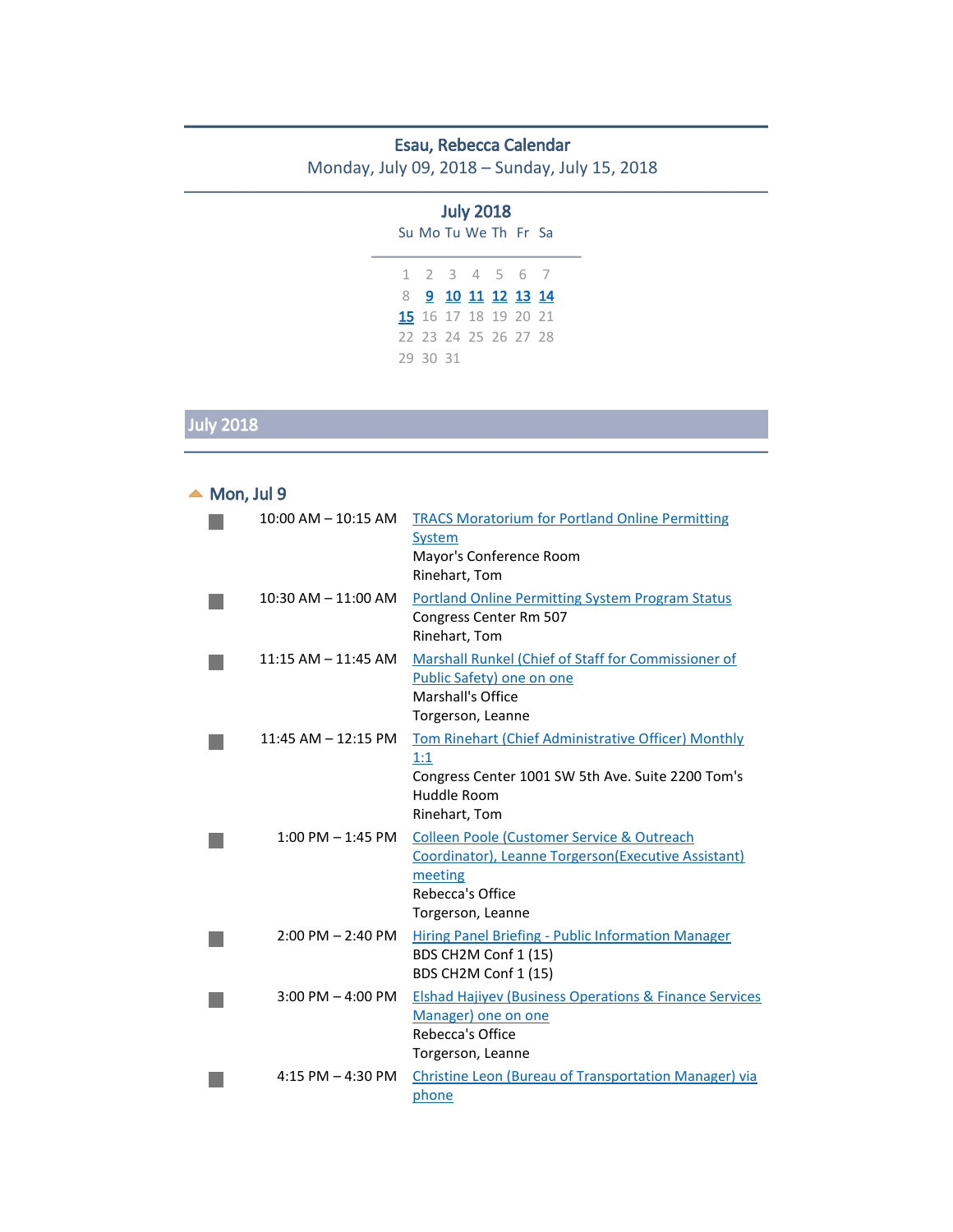Christine will call Rebecca Torgerson, Leanne

## $\blacktriangle$  Tue, Jul 10

<span id="page-1-0"></span>

| $9:00$ AM $-10:00$ AM   | Kim Tallant (Principal Planner) one on one<br>Rebecca's Office<br>Torgerson, Leanne                                                                                                   |
|-------------------------|---------------------------------------------------------------------------------------------------------------------------------------------------------------------------------------|
| $10:00$ AM $- 10:30$ AM | Andy Peterson (Plan Review Services Manager), David<br>Kuhnhausen (Permitting Services Manager) re: fact-<br>finding mission to other cities<br>Rebecca's Office<br>Torgerson, Leanne |
| $10:30$ AM $- 11:30$ AM | <b>2018 Senior Managers Meeting</b><br><b>BDS Conf 5e (10)</b><br>Torgerson, Leanne                                                                                                   |
| $11:30$ AM $- 12:30$ PM | ICE facility - fence<br>1900 SW 4th Ave - 5th floor - BDS Director's Conference<br>Room<br>Esau, Rebecca                                                                              |
| $3:00$ PM $-5:00$ PM    | <b>Elshad Hajiyev (Business Operations &amp; Finance Services)</b><br>Manager) cont'd one on one<br>Rebecca's Office<br>Torgerson, Leanne                                             |

### $\triangle$  Wed, Jul 11

<span id="page-1-1"></span>

| $9:00 \, \text{AM} - 10:00 \, \text{AM}$ | Andy Peterson (Plan Review Services Manager) one on<br>one<br>Rebecca's Office<br>Torgerson, Leanne                                                                                                                                                                             |
|------------------------------------------|---------------------------------------------------------------------------------------------------------------------------------------------------------------------------------------------------------------------------------------------------------------------------------|
| $10:00$ AM $- 10:30$ AM                  | Ross Caron (Bureauwide Projects) one on one<br>Rebecca's Office<br>Torgerson, Leanne                                                                                                                                                                                            |
| $11:00$ AM $- 11:30$ AM                  | Chris Dennis (Quality Assurance Contractor) to join the<br><b>Weekly Portland Online Permitting System Executive</b><br>meeting<br>1900 SW 4th, 5th floor, Director's Conf.<br>Torgerson, Leanne                                                                                |
| $11:30$ AM $- 12:00$ PM                  | <b>Weekly Portland Online Permitting System Executive</b><br>meeting<br>1900 SW 4th Ave, - 5th floor - Director's Conf. Room<br>Torgerson, Leanne                                                                                                                               |
| $1:00 \text{ PM} - 1:30 \text{ PM}$      | <b>Elshad Hajiyev (Business Operations &amp; Finance Services</b><br>Manager), Andy Peterson (Plan Review Services<br>Manager), Elisabeth Nunes (Classification/<br><b>Compensation Manager) re: Classification/</b><br><b>Compensation Non-Represented Study/BDS Engineers</b> |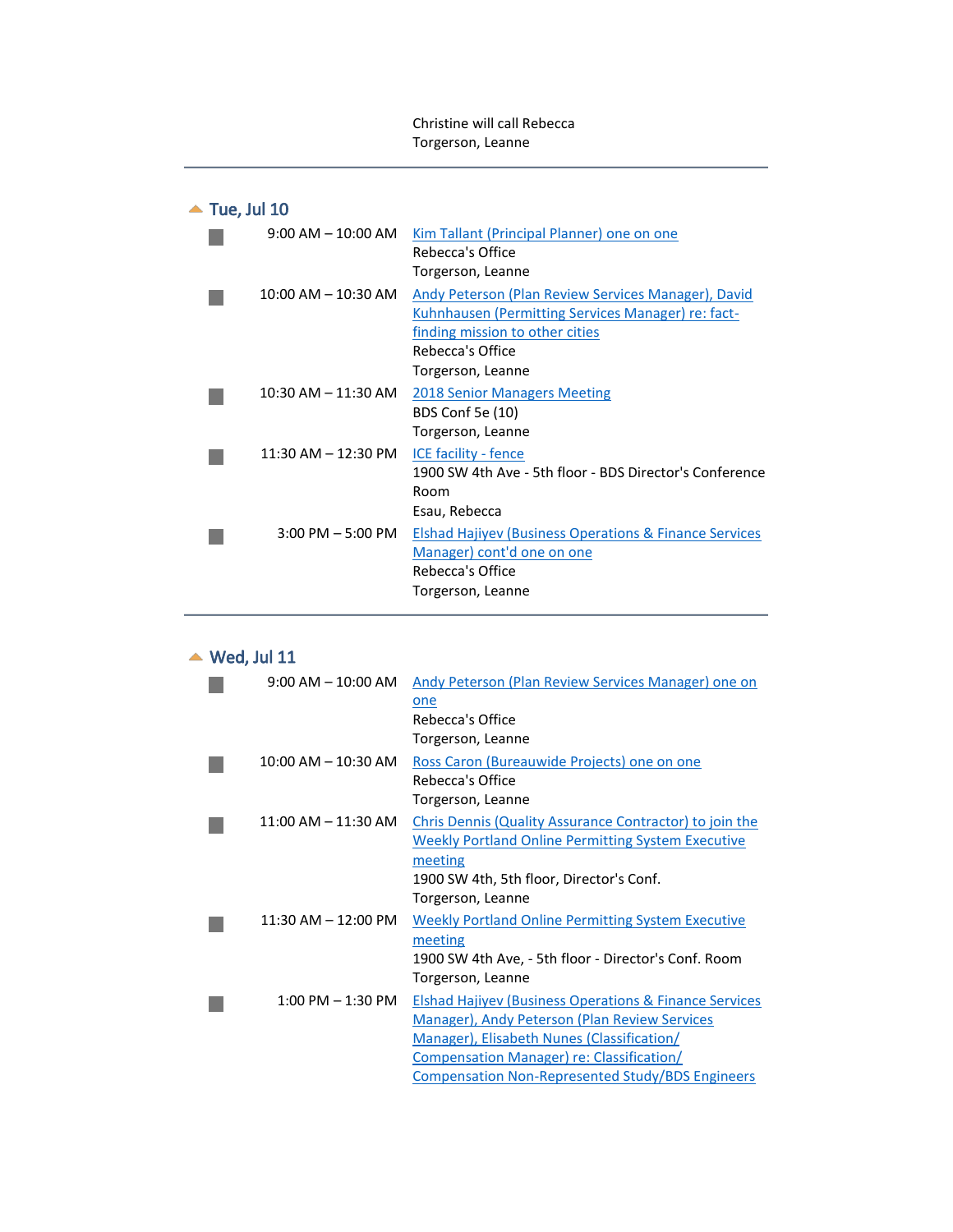| $1:45$ PM $- 2:15$ PM<br><b>City Attorney Meeting</b><br>1900 SW 4th, 5th floor, Director's Conf. Room<br>Torgerson, Leanne<br>$2:30$ PM $-3:00$ PM<br><b>Bureau Equity Committee to brief BDS Director</b><br>Director's Conf. Room<br>Torgerson, Leanne<br>$3:00 \text{ PM} - 4:00 \text{ PM}$<br>Rebecca's Office<br>Torgerson, Leanne<br>$4:00$ PM $- 4:30$ PM<br>Planner) one on one<br>Rebecca's office<br>Torgerson, Leanne<br>$4:30$ PM $-5:00$ PM<br>one | 1900 SW 4th Ave, 5th floor, Director's Conf. Room<br>Torgerson, Leanne |
|-------------------------------------------------------------------------------------------------------------------------------------------------------------------------------------------------------------------------------------------------------------------------------------------------------------------------------------------------------------------------------------------------------------------------------------------------------------------|------------------------------------------------------------------------|
|                                                                                                                                                                                                                                                                                                                                                                                                                                                                   |                                                                        |
|                                                                                                                                                                                                                                                                                                                                                                                                                                                                   |                                                                        |
|                                                                                                                                                                                                                                                                                                                                                                                                                                                                   | Dora Perry (Equity & Policy Manager) one on one                        |
|                                                                                                                                                                                                                                                                                                                                                                                                                                                                   | <b>Eric Engstrom (Planning &amp; Sustainability Principal</b>          |
| Torgerson, Leanne                                                                                                                                                                                                                                                                                                                                                                                                                                                 | Mike Liefeld (Enforcement Program Manager) one on<br>Rebecca's Office  |

## $\blacktriangle$  Thu, Jul 12

 $\mathcal{L}_{\mathcal{A}}$ 

<span id="page-2-0"></span>

| 9:45 AM – 4:30 PM Public Information Manager Interviews- 2nd Round |  |  |
|--------------------------------------------------------------------|--|--|
| BDS CH2M Conf 1 (15); BDS CH2M Conf 3 (4)                          |  |  |
| <b>BDS Recruitment Activity Calendar</b>                           |  |  |

## $\blacktriangle$  Fri, Jul 13

<span id="page-2-1"></span>

| $9:00$ AM $-9:30$ AM                | <b>Labor Management Committee Hiring Subcommittee</b><br><b>Meeting</b><br>5b<br>Storey, Oretha                                                  |
|-------------------------------------|--------------------------------------------------------------------------------------------------------------------------------------------------|
| $9:30$ AM $- 10:00$ AM              | <b>HR</b> Issue<br>Rebecca's Office<br>Torgerson, Leanne                                                                                         |
| $10:30$ AM $- 11:00$ AM             | David Kuhnhausen (Permitting Services Manager) one<br>on one<br>Rebecca's Office<br>Torgerson, Leanne                                            |
| $11:00$ AM $- 12:00$ PM             | Dan Coté (Interim Portland Online Permitting System &<br><b>Inspection Services Manager) one on one</b><br>Rebecca's Office<br>Torgerson, Leanne |
| $1:45$ PM $- 2:00$ PM               | <b>HR Issue</b><br>Rebecca's Office<br>Torgerson, Leanne                                                                                         |
| $2:00 \text{ PM} - 2:30 \text{ PM}$ | Kim Tallant (Principal Planner) one on one<br>Rebecca's Office<br>Torgerson, Leanne                                                              |